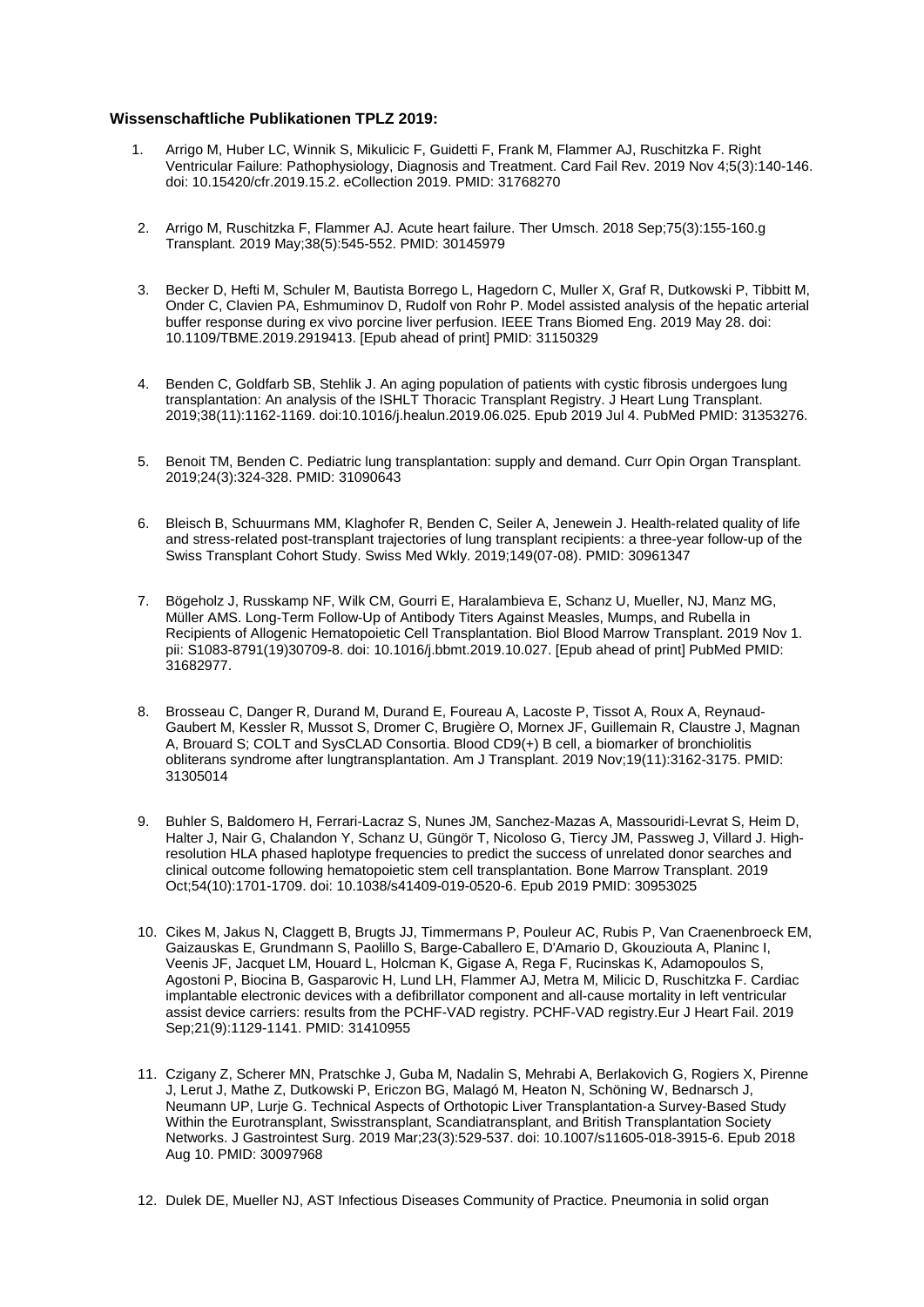transplantation: Guidelines from the American Society of Transplantation Infectious Diseases Community of Practice. Clin Transplant. 2019 Sep;33(9):e13545. doi: 10.1111/ctr.13545. Epub 2019. PMID: 30900275

- 13. Dutkowski P, Guarrera JV, de Jonge J, Martins PN, Porte RJ, Clavien PA. Evolving Trends in Machine Perfusion for Liver Transplantation. Gastroenterology. 2019 May;156(6):1542-1547. doi: 10.1053/j.gastro.2018.12.037. Epub 2019 Jan 18. No abstract available. PMID: 30660724
- 14. Fuehner T, Benden C, Gottlieb J. Initial immunosuppression and managing rejection. Intensive Care Med. 2019;45(3):388-390. PMID: 30877321
- 15. Ghilardi G, Pabst T, Jeker B, Müller R, Cairoli A, Müller AMS, Bargetzi M, Hitz F, Baldomero H, Heim D, Schmidt A, Rossi D, Ghielmini M, Wannesson L, Lerch E, Samaras P, Schanz U, Passweg R, Stussi G, Kleber M, Gerber B; Swiss Blood Stem Cell Transplantation Registry. Melphalan dose in myeloma patients ≥65 years of age undergoing high-dose therapy and autologous stem cell transplantation: a multicentric observational registry study. Bone Marrow Transplant. 2019 ul;54(7):1029-1037. doi: 10.1038/s41409-018-0379-y. Epub 2018 Nov 2. PMID: 30390061
- 16. Glanville AR, Verleden GM, Todd JL, Benden C, Calabrese F, Gottlieb J, Hachem RR, Levine D, Meloni F, Palmer SM, Roman A, Sato M, Singer LG, Tokman S, Verleden SE, von der Thüsen J, Vos R, Snell G. Chronic lung allograft dysfunction: Definition and update of restrictive allograft syndrome-A consensus report from the Pulmonary Council of the ISHLT. J Heart Lung Transplant. 2019;38(5):483-492. PMID: 31027539
- 17. Hofmann P, Kohler M, Benden C, Schuurmans MM. Tobacco Use After Lung Transplantation: A Retrospective Analysis of Patient Characteristics, Smoking Cessation Interventions, and Cessation Success Rates. Transplantation. 2019;103(6):1260-1266. PMID: 30747844
- 18. Inci I, Hillinger S, Schneiter D, Opitz I, Schuurmans M, Benden C, Weder W. Lung Transplantation with Controlled Donation after Circulatory Death Donors. Ann Thorac Cardiovasc Surg. 2018 Dec 20;24(6):296-302. PMID: 29962390
- 19. Jordan D. Projekt Uterustransplantation am UniversitätsSpital Zürich: Psychosoziale Evaluation und Begleitung und medizinrechtliche Aspekte. Abschlussarbeit CAS Medical Leadership Studiengang Universität, Zürich 2019
- 20. Jungo C, Russmann S, Benden C, Schuurmans MM. Use of oseltamivir in lung transplant recipients with suspected or proven influenza infection: a 1-year observational study of outcomes and safety. Antivir Ther. 2019;24(7):495-503. PMID: 31172978
- 21. Kaserer A, Rössler J, Braun J, Farokhzad F, Pape HC, Dutkowski P, Plass A, Horisberger T, Volbracht J, Manz MG, Spahn DR. Impact of a Patient Blood Management monitoring and feedback programme on allogeneic blood transfusions and related costs. Anaesthesia. 2019 Dec;74(12):1534-1541. doi: 10.1111/anae.14816. Epub 2019 Aug 25. PMID: 31448406
- 22. Kohlbrenner D, Benden C, Radtke T. The 1-Minute Sit-to-Stand Test in Lung Transplant Candidates: An Easy-to-Use Alternative to the 6-Minute Walk Test? Respir Care 2019. PMID: 31641072
- 23. Kollar B, Kamat P, Klein HJ, Waldner M, Schweizer R, Plock JA. The Significance of Vascular Alterations in Acute and Chronic Rejection for Vascularized Composite Allotransplantation. J Vasc Res. 2019;56(4):163-180. doi: 10.1159/000500958. Epub 2019 Jul 2.
- 24. Kölling M, Haddad G, Wegmann U, Kistler A, Bosakova A, Seeger H, Hübel K, Haller H, Mueller T, Wüthrich RP, Lorenzen JM. Circular RNAs in urine of kidney transplant patients with acute T cellmediated allograft rejection. Clin Chem 2019; 65: 1287-94. doi: 10.1373/clinchem.2019.305854. Epub 2019 Aug 1. PMID: 31371281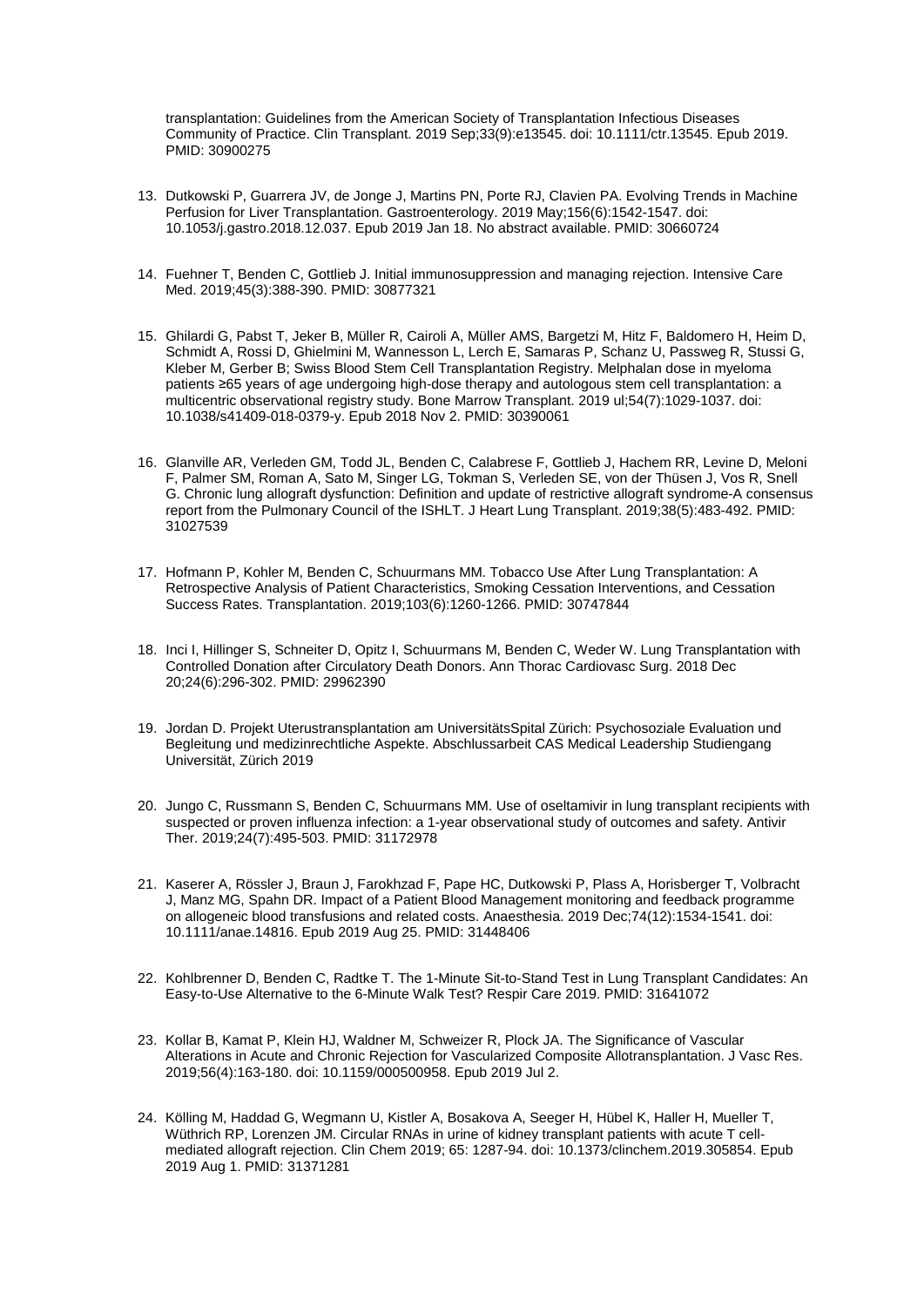- 25. Koval CE, Farr M, Krisl J, Haidar G, R Pereira M, Shrestha N, Malinis MF, Mueller NJ, M Hannan M, Grossi P, Huprikar S. Heart or lung transplant outcomes in HIV-infected recipients. 2019 J Heart Lung Transplant. 2019 Sep 25. pii: S1053-2498(19)31686-9. doi: 10.1016/j.healun.2019.09.011.Apr 23. PMID: 31636044
- 26. Kron P, Schlegel A, Muller X, Gaspert A, Clavien PA, Dutkowski P. Hypothermic Oxygenated Perfusion: A Simple and Effective Method to Modulate the Immune Response in Kidney Transplantation. Transplantation. 2019 May;103(5):e128-e136. doi: 10.1097/TP.0000000000002634. PMID: 30747849
- 27. Kuzmanov A, Qi W, Stenz N, Bochud PY, Kutalik Z, Wojtowicz A, Hofbauer G. rs34567942 a Novel Susceptibility Single Nucleotide Polymorphism for Cutaneous Sqamous Cell Carcinoma in Organ Transplant Recipients. Acta Derm Venereol. 2019Dec 1,99(13):1303-1304. PMID: 31573663
- 28. Lanz J, Bouwes Bavinck JN, Westhuis M, Quint KD, Harwood CA, Nasir S, Van-de-Velde V, Proby CM, Ferràndiz C, GendersRE, Del Marmol V, Forchetti G, Hafner J, Vital DG, Hofbauer GFL. Aggressive Squamous Cell Carcinoma in Organ Transplant Recipients. JAMA Dermatol. 2019 Jan1;155(1):66-71. PMID: 30516812
- 29. Lay C, Law N, Holm AM, Benden C, Aslam S. Outcomes in cystic fibrosis lung transplant recipients infected with organisms labeled as pan-resistant: An ISHLT Registry-based Grande B, Oechslin P, Schlaepfer M, Seifert B, Inci I, Opitz I, Spahn DR, Weder W, Zalunardo M. Predictors of blood loss in lung transplant surgery-asingle center retrospective cohort analysis. J Thorac Dis. 2019 Nov;11(11):4755-4761. PMID: 30733155
- 30. Lengwiler E, Stampf S, Zippelius A, Salati E, Zaman K, Schäfer N, Schardt J, Siano M, Hofbauer G, the Swiss Transplant Cohort Study. Solid cancer development in solid organ transplant recipients within the Swiss Transplant Cohort Study. SwissMed Wkly. 2019 May 19;14. PMID: 31104307
- 31. Maeyashiki T, Jang JH, Janker F, Yamada Y, Inci I, Weder W, Piegeler T, Jungraithmayr W. The Amide Local Anesthetic Ropivacaine Attenuates Acute Rejection After Allogeneic Mouse Lung Transplantation. Lung. 2019 Apr;197(2):217-226. PMID: 30739218
- 32. Magill G, Benedict J, Plock JA, Krones T, Gorantla VS, Brocher Working Group on VCA. Existing and Evolving Bioethical Dilemmas, Challenges, and Controversies in Vascularized Composite Allotransplantation: An International Perspective From the Brocher Bioethics Working Group. Transplantation. 2019 Sep;103(9):1746-1751. doi: 10.1097/TP.0000000000002606
- 33. Müller AMS, Kumar SK, Bruno B. The stepchild in myeloma treatments: is allogeneic transplantation not so bad after all? Haematologica. 2019 Feb;104(2):222-225. doi: 10.3324/haematol.2018.206987. PubMed PMID: 30705115; PubMed Central PMCID: PMC6355504.
- 34. Müller AMS, Min D, Wernig G, Levy RB, Perez VL, Herretes S, Florek M, Burnett C, Weinberg K, Shizuru JA. Modeling Chronic Graft-versus-Host Disease in MHC-Matched Mouse Strains: Genetics, Graft Composition, and Tissue Targets. Biol Blood Marrow Transplant. 2019 Dec;25(12):2338-2349. doi: 10.1016/j.bbmt.2019.08.001. Epub 2019 Aug 12. PubMed PMID: 31415899.
- 35. Muller X, Schlegel A, Kron P, Eshmuminov D, Würdinger M, Meierhofer D, Clavien PA, Dutkowski P. Novel Real-time Prediction of Liver Graft Function During Hypothermic Oxygenated Machine Perfusion Before Liver Transplantation. Ann Surg. 2019 Nov;270(5):783-790. doi: 10.1097/SLA.0000000000003513. PMID: 31592808
- 36. Muller X, Schlegel A, Würdinger M, Wendt M, Kron P, Eshmuminov D, Müllhaupt B, Clavien PA, Dutkowski P. Can hypothermic oxygenated perfusion (HOPE) rescue futile DCD liver grafts? HPB (Oxford). 2019 Sep;21(9):1156-1165. doi: 10.1016/j.hpb.2019.01.004. Epub 2019 Feb 15. PMID: 30777695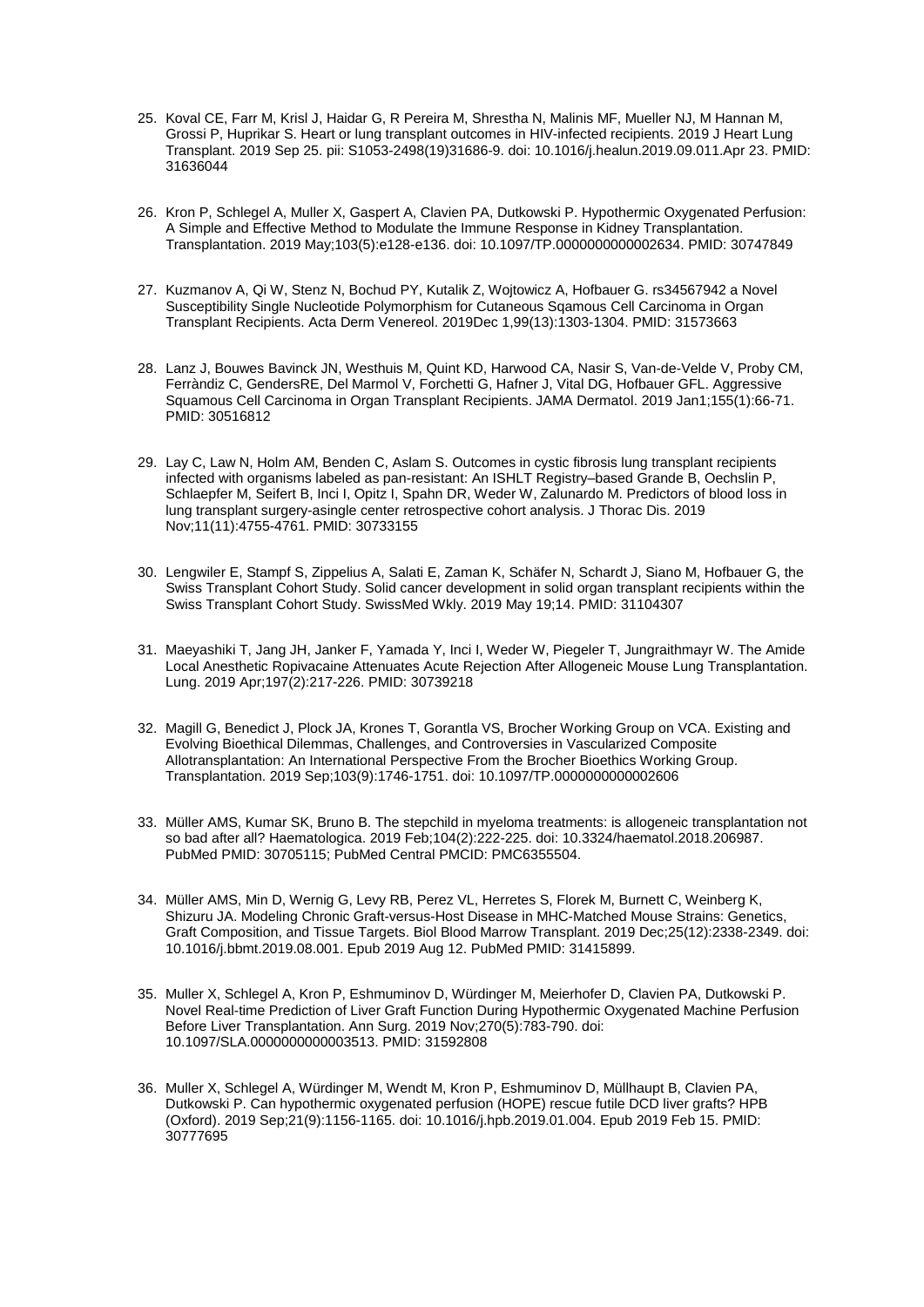- 37. Muller YD, Vionnet J, Beyeler F, Eigenmann P, Caubet JC, Villard J, Berney T, Scherer K, Spertini F, Fricker MP, Lang C,Schmid-Grendelmeier P, Benden C, Roux Lombard P, Aubert V, Immer F, Pascual M, Harr T. Management of allergy transfer upon solid organ transplantation. Am J Transplant. 2019 Sept 18. PMID: 31535461
- 38. Murray F, Buetikofer S, Dutkowski P, Gubler C. Portobiliary Fistula in a Liver Transplant Recipient Treated With an Endoscopically Deployed Fully Covered Self-Expandable Biliary Metal Stent. ACG Case Rep J. 2019 May 9;6(5):e00077. PMID: 31616750
- 39. Nagler A, Labopin M, Dholaria B, Finke J, Brecht A, Schanz U, Niittyvuopio R, Neubauer A, Bornhäuser M, Santarone S, Beelen D, Shimoni A, Rösler W, Giebel S, Savani BN, Mohty M. Second allogeneic stem cell transplantation in patients with acute lymphoblastic leukaemia: a study on behalf of the Acute Leukaemia Working Party of the European Society for Blood and Marrow Transplantation. Br J Haematol. 2019 Sep;186(5):767-776. doi: 10.1111/bjh.15973. Epub 2019 May 22. PMID: 31115916
- 40. Paprotny M, Ruschitzka F, Lüders B, Wilhelm MJ, Aser R, Bettex D, Flammer AJ, Rudiger A, Winnik S. Pulsatile arterial blood pressure mimicking aortic valve opening during continuous-flow LVAD support: a case report. J Cardiothorac Surg. 2019;14(1):219. PMID: 31852537
- 41. Rammaert B, Puyade M, Cornely OA, Seidel D, Grossi P, Husain S, Picard C, Lass-Flörl C, Manuel O, Le Pavec J, Lortholary O; SCEDO-LUNG collaborative group. Perspectives on Scedosporium species and Lomentospora prolificans in lung transplantation: Results of an international practice survey from ESCMID fungal infection study group and study group for infections in compromised hosts, and European Confederation of Medical Mycology. Transpl Infect Dis. 2019 Oct;21(5):e13141. PMID: 31283872
- 42. Reese T, Raptis DA, Oberkofler CE, de Rougemont O, Györi GP, Gosteli-Peter M, Dutkowski P, Clavien PA, Petrowsky H. A systematic review and meta-analysis of rescue revascularization with arterial conduits in liver transplantation. Am J Transplant. 2019 Feb;19(2):551-563. doi: 10.1111/ajt.15018. Epub 2018 Aug 24. PMID: 29996000
- 43. Robinson CA, Hofer M, Benden C, Schmid C. Evaluation of bone disease in patients with cystic fibrosis and end-stage lung disease. J Bras Pneumol. 2019 Feb 28;45(1):e20170280. PMID: 30843951
- 44. Schlegel A, Dutkowski P. Repair or Prevent What is the real impact of normothermic machine perfusion in liver transplantation? Hepatology. 2019 Feb 17. doi: 10.1002/hep.30567. [Epub ahead of print] PMID: 30773663
- 45. Schlegel A, Muiesan P, Dutkowski P. Normothermic regional perfusion What is the benefit? J Hepatol. 2019 Aug;71(2):441-443. doi: 10.1016/j.jhep.2019.03.019. Epub 2019 May 23. No abstract available. PMID: 31130440
- 46. Schlegel A, Muller X, Dutkowski P. Machine perfusion strategies in liver transplantation. Hepatobiliary Surg Nutr. 2019 Oct;8(5):490-501. doi: 10.21037/hbsn.2019.04.04. Review. PMID: 31673538
- 47. Schlegel A, Muller X, Kalisvaart M, Muellhaupt B, Perera MTPR, Isaac JR, Clavien PA, Muiesan P, Dutkowski P. Outcomes of DCD liver transplantation using organs treated by hypothermic oxygenated perfusion before implantation. J Hepatol. 2019 Jan;70(1):50-57. doi: 10.1016/j.jhep.2018.10.005. Epub 2018 Oct 18. PMID: 30342115
- 48. Schmid-Mohler G, Zala P, Graf N, Witschi P, Mueller TF, Wüthrich RP, Huber L, Fehr T, Spirig R. Comparison of a behavioural versus an educational weight management intervention after renal transplantation: a randomized controlled trial. Transplantation Direct, Dec 2019; 5 (12): e507. PMID: 32095502
- 49. Schreiber PW, Kufner V, Hübel K, Schmutz S, Zagordi O, Kaur A, Bayard C, Greiner M, Zbinden A, Capaul R, Böni J, Hirsch HH, Mueller TF, Mueller NJ, Trkola A, Huber M. Metagenomic virome sequencing in living donor-recipient kidney transplant pairs revealed JC Polyomavirus transmission. Clin